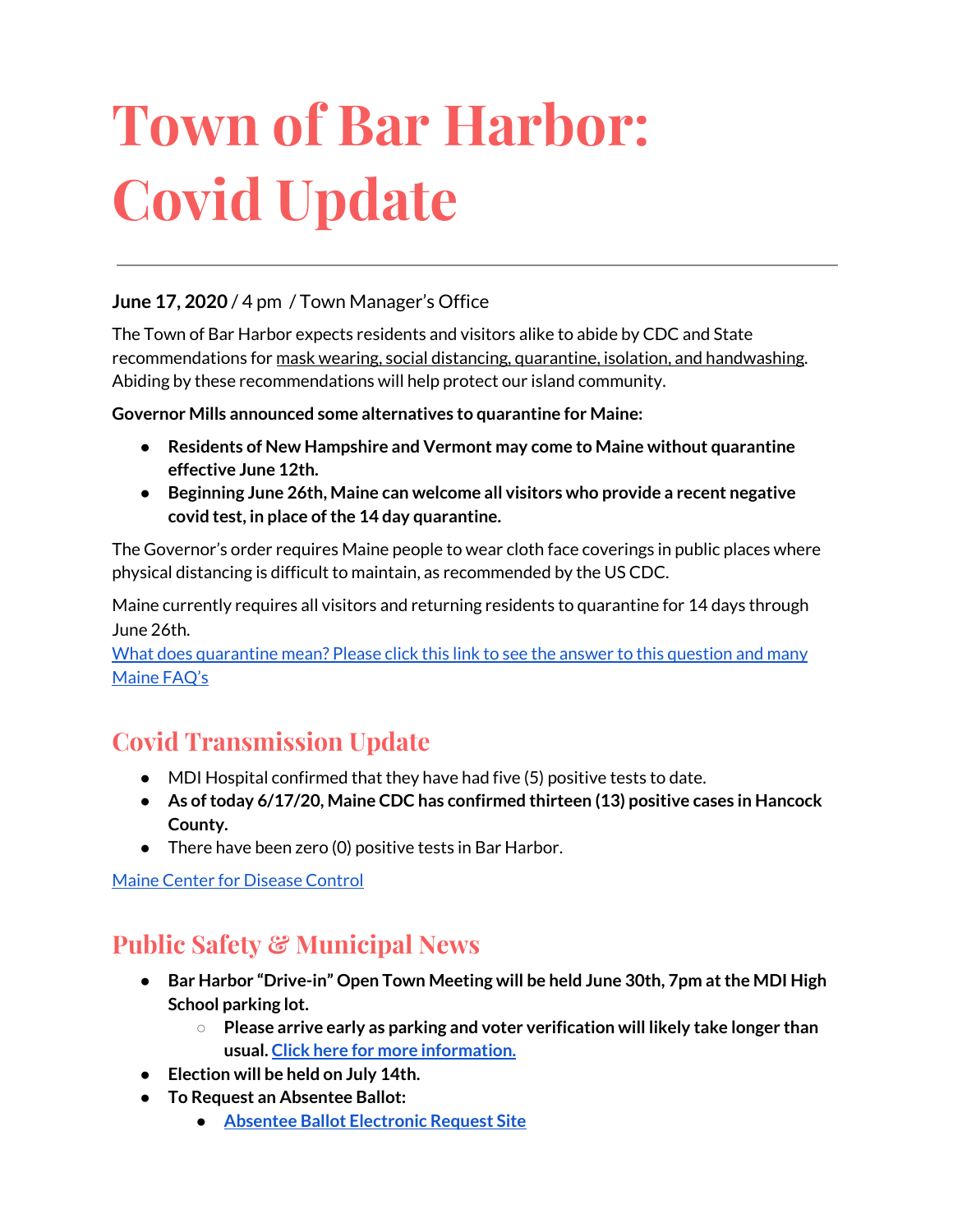- **● Mail-in [Absentee](http://www.barharbormaine.gov/DocumentCenter/View/4119/Absentee-Ballot-Request-Form-20200714) Ballot Request Form**
- **● The voter may callthe Clerk's office at 207-288-4098 to request a ballot**
- **● Joint Forum with Town of Mount Desert"***How We Police in Mount Desert and Bar Harbor***"**
	- **○ Discussion of Policy, Training, Use of Force, and Community Programs ○ On Zoom, July 7th from 6-7:30pm**
- **● Community Covid 19 Forum :"***Updatesfrom Local Decision Makers***"**
	- **○ On Zoom, July 28th from 6-7:30pm**
- **● The Tennis courts atthe ballfield are now closed for restoration.**
- **● The Hulls Cove leaf pile/compostis now open on Saturday from 8am to noon.**

## **Island Explorer**

Downeast Transportation, in consultation with its partners, has decided to indefinitely postpone Island Explorer bus system service for 2020 due to the COVID-19 pandemic.

## **MDI Hospital**

**MDI Hospital Coronavirus Call Center :** If you are having symptoms or think you may have been exposed to COVID-19, call your primary care provider. If you do not have one, reach out to our Coronavirus Call Center at 207-801-5900. Calling ahead helps our dedicated health care professionals provide the best possible care and protects those in our community who are most vulnerable.

Remember: **PLEASE CALL AHEAD**

MDI [Hospital](https://www.mdihospital.org/covid-19/?fbclid=IwAR2Q31t4a6H1pxDfUeqSzFcmp5UbRlSwe93i58zEkHstfexp5EgoHB5cxGU) Covid Updates

## **Bar Harbor Chamber of Commerce**

**If you have ideas that would help Bar Harbor businesses during this time, please email concepts to Chamber Director Alf Anderson: [alf@barharborinfo.com](mailto:alf@barharborinfo.com)**

Includes resource lists for visitors and businesses

<https://www.visitbarharbor.com/member-center-coronavirus-resources>

## **School Information: Conners Emerson & MDI High School**

**Summer Food Program:** The State of Maine is offering financial support for those families impacted by the pandemic. If your child(ren) qualified for free or reduced lunch during the time they were in school (August-March), you should qualify for the Pandemic EBT (electronic banking) card. The Pandemic EBT offers \$5.04 per student in the household per day.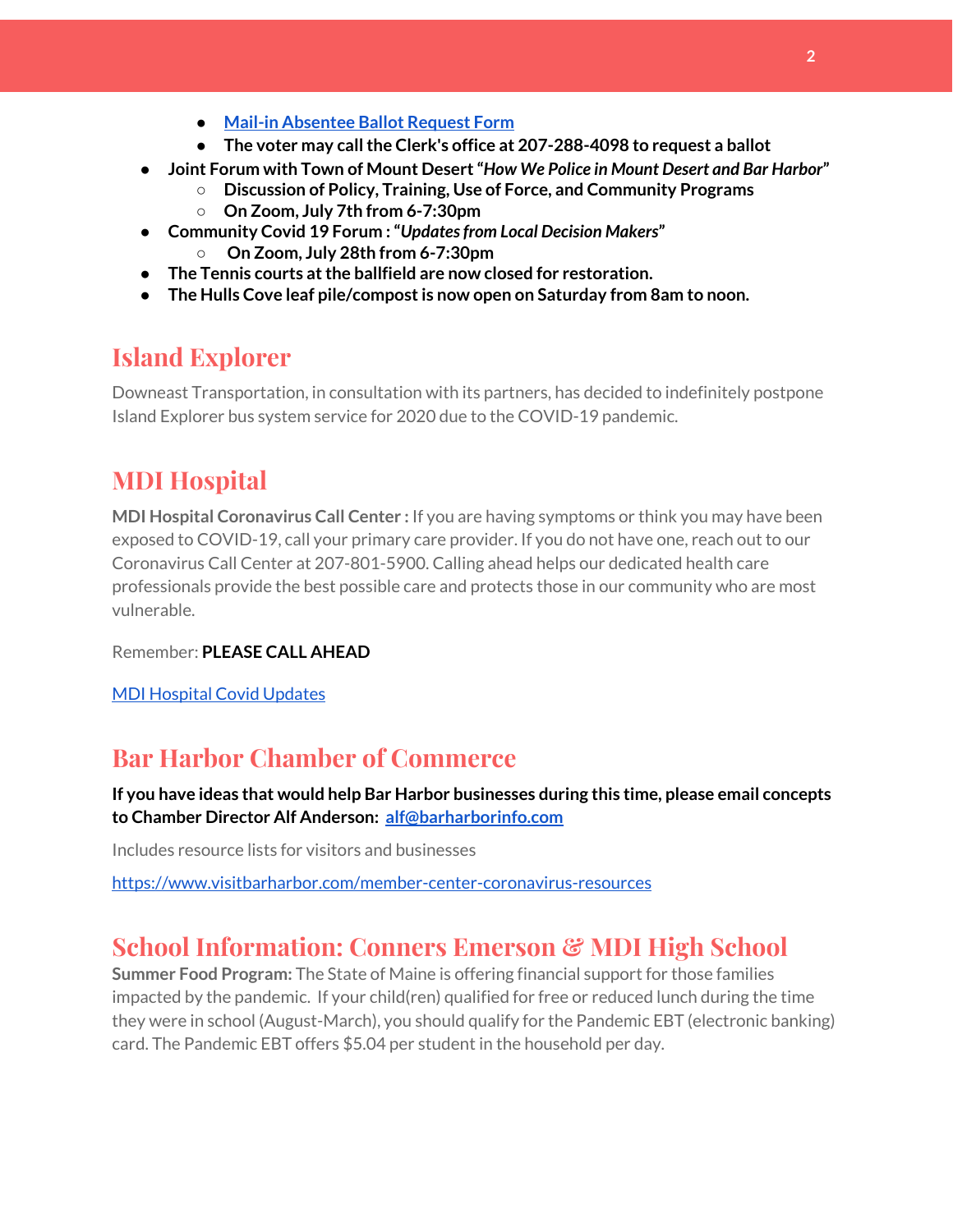Call 1-855-797-4357 and speak with an eligibility specialist, who will assist you in getting your card. (No more forms to fill out) You may also want to check to see if you qualify for SNAP or TANDF benefits.

Note: All information is confidential.

USDA [Pandemic](http://track.spe.schoolmessenger.com/f/a/j6GQx4nFl3Rld4Q68tYCuA~~/AAAAAQA~/RgRgu5_JP0SlaHR0cHM6Ly9tYWlsLmdvb2dsZS5jb20vbWFpbC91LzAvP3RhYj1jbSNzZWFyY2gvZnJvbSUzQStiZWVzbGV5L1doY3RLSlZyQ0NUS1JmUldCTFdkUVpGZ2pUVlhNdkRwUVpIa2NoRkJCc3NGcHJxZEtnWFF3S05Tamt3R1RxTFpaS21wTkRHP3Byb2plY3Rvcj0xJm1lc3NhZ2VQYXJ0SWQ9MC4xVwdzY2hvb2xtQgoARkls2l72Ls-jUhhiYXJoYXJib3JqZXdlbEBnbWFpbC5jb21YBAAAAAE~) EBT program

#### **School Emails and Websites**

<http://www.mdirss.org/> Latest email update from [Principal](https://docs.google.com/document/d/1OKDsYNtOgV0FI9xAcXwQvenOKLV0S2vBg1o5jtu5CrE/edit?usp=sharing) Haney MDI High School - Retrieve and Return Latest email update from Conners [Emerson](https://docs.google.com/document/d/1v3pgkG6Q-9S3gisuUIj4etPVDwgBKl4P00JBkvZr-kk/edit?usp=sharing) School - Summer Food program Latest email update from [Superintendent](https://docs.google.com/document/d/1fzeCbc8gpTSKmUaDoQH1Avx5PVl-h0reFphXrT1eUNA/edit?usp=sharing) Marc Gousse - Safe Return to School Advisory Group

# **Mental Health**

[National Alliance on Mental Illness Maine](https://www.namimaine.org/) [Maine DHHS - Hotlines/Crisis Numbers](https://www.maine.gov/dhhs/hotlines.shtml) Crisis [Services](https://www.sweetser.org/programs-services/services-for-adults/crisis-services/)

# **Acadia National Park**

**See latest alert from ANP : Current Conditions** 

# **Land & Garden Preserve**

The Asticou Azalea Garden is now open each Thursday through Sunday from 10 a.m. to 2 p.m. until at least early August.

Thuya Garden and the Abby Aldrich Rockefeller Garden remain closed for the time being. Notifications of opening schedules will be published as they are finalized.

Little Long Pond, Asticou Landing, Terraces and Lookouts are open daily from dawn to dusk.

Land & Garden [Preserve.](http://r20.rs6.net/tn.jsp?f=001c2c44O_Y4Bmt5GaCvu5yAYkz89M8Lwr9w3wPmKga-jL0VkXmrA_iCBnJWeKd-r-c_wiOF7jNYC-QzXJMviI1ynfM6TwSp8c5otfuaSIRTDcq5nn2rk6dJCDjoN3eBqPHJKFYoFyk9hM2S6_Umc9OISkK5B4CYWoH5SoIKNOTrvM=&c=hkvlfXnwmFjdodNWvqArIvDg3SgMq59MugFS-G4pB0EsTcKrtCXmmw==&ch=dosMVM0pVLoaympYuEEiXtIerW5cx-__Cn3S8zZpZ16TXMeGogAN8g==)

# **Community Resources**

- **● Healthy Acadia [Newsletter](https://mailchi.mp/healthyacadia.org/june8_2020) [6/8](https://mailchi.mp/healthyacadia.org/june8_2020)**
- Open Table MDI Building [Community,](https://www.opentablemdi.org/) One Meal at a Time is delivering meals twice a week, free of charge, to anyone who requests them (MDI wide), as well as once a week curbside pick up. They are donation based and the food is healthy and tasty.